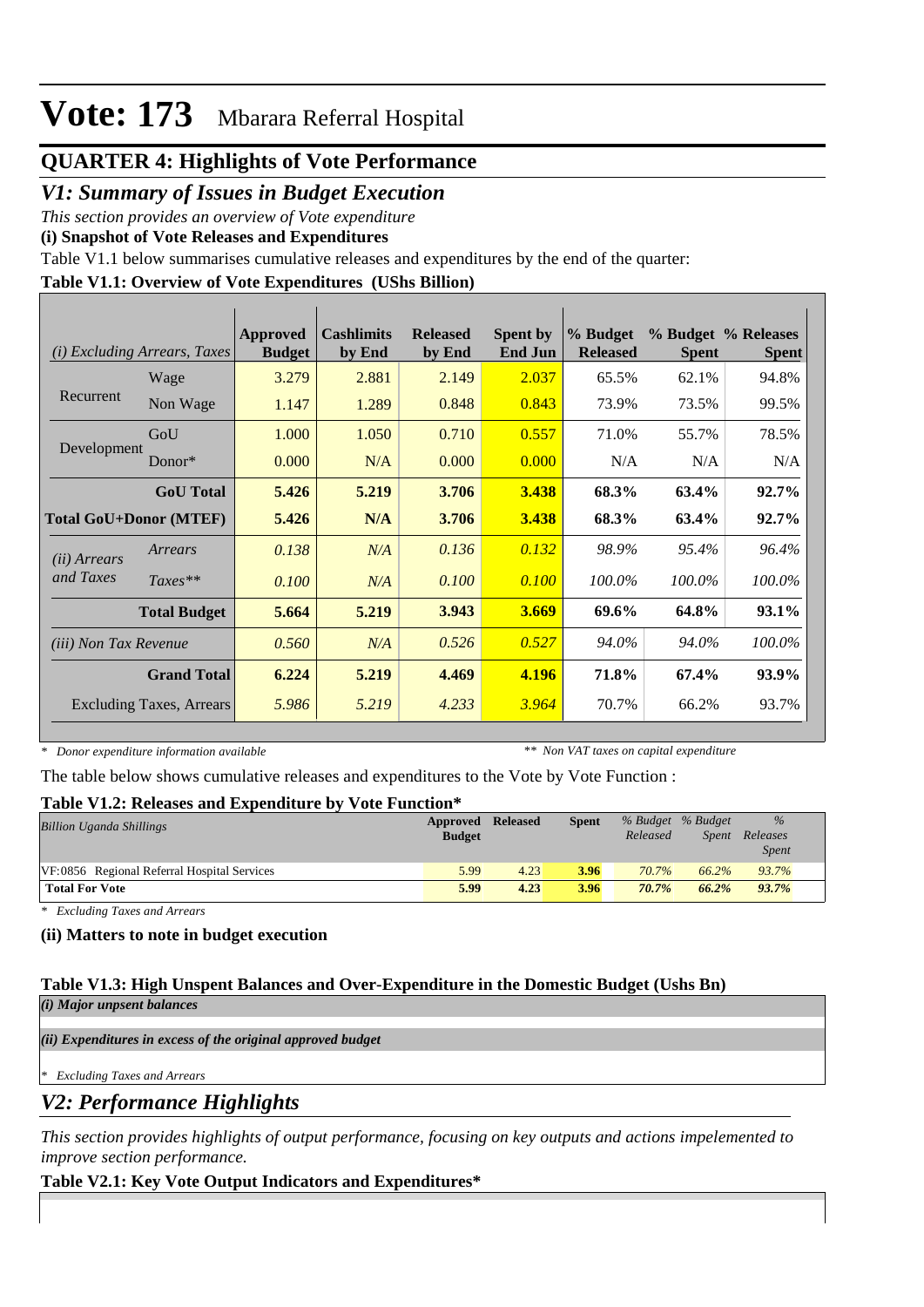| Vote, Vote Function<br><b>Key Output</b>                   | <b>Approved Budget and</b><br><b>Planned outputs</b>                                                              |                  | <b>Cumulative Expenditure</b><br>and Performance |       | <b>Status and Reasons for</b><br>any Variation from Plans |       |  |  |
|------------------------------------------------------------|-------------------------------------------------------------------------------------------------------------------|------------------|--------------------------------------------------|-------|-----------------------------------------------------------|-------|--|--|
| Vote Function: 0856 Regional Referral Hospital Services    |                                                                                                                   |                  |                                                  |       |                                                           |       |  |  |
| <b>Output: 085601</b>                                      | <b>Inpatient services</b>                                                                                         |                  |                                                  |       |                                                           |       |  |  |
| Description of Performance: 30,000 admisiions, 70 % bed    | occupancy,<br>length of stay                                                                                      | 5 days average   |                                                  |       |                                                           |       |  |  |
| Performance Indicators:                                    |                                                                                                                   |                  |                                                  |       |                                                           |       |  |  |
| No. of in patients admitted                                |                                                                                                                   | 30,000           |                                                  |       |                                                           |       |  |  |
| Bed occupancy rate<br>(inpatients)                         |                                                                                                                   | 70               |                                                  |       |                                                           |       |  |  |
| Average rate of stay for<br>inpatients (no. days)          |                                                                                                                   | 5                |                                                  |       |                                                           |       |  |  |
| <b>Output Cost:</b>                                        | UShs Bn:                                                                                                          | 1.042            | UShs Bn:                                         | 0.765 | % Budget Spent:                                           | 73.4% |  |  |
| <b>Output: 085602</b>                                      | <b>Outpatient services</b>                                                                                        |                  |                                                  |       |                                                           |       |  |  |
| Description of Performance: 40000 general outpatients,     | 120000 special clinics<br>attendance                                                                              |                  |                                                  |       |                                                           |       |  |  |
| Performance Indicators:                                    |                                                                                                                   |                  |                                                  |       |                                                           |       |  |  |
| No. of specialised<br>outpatients attended to              |                                                                                                                   | 120,000          |                                                  |       |                                                           |       |  |  |
| No. of general outpatients<br>attended to                  |                                                                                                                   | 40,000           |                                                  |       |                                                           |       |  |  |
| <b>Output Cost:</b>                                        | <b>UShs Bn:</b>                                                                                                   | 0.181            | UShs Bn:                                         | 0.131 | % Budget Spent:                                           | 72.6% |  |  |
| <b>Output: 085604</b>                                      | <b>Diagnostic services</b>                                                                                        |                  |                                                  |       |                                                           |       |  |  |
| Description of Performance: 6000 x-ray examinations, 6000  | ultra sound scans, 1100 Scans,<br>67000 lab examinations, 7,000<br>blood transfusions, 1000 ECGs',<br>800 ECHOs,. |                  |                                                  |       |                                                           |       |  |  |
| Performance Indicators:                                    |                                                                                                                   |                  |                                                  |       |                                                           |       |  |  |
| Patient xrays (imaging)<br>No. of labs/tests               |                                                                                                                   | 14,900<br>67,000 |                                                  |       |                                                           |       |  |  |
| <b>Output Cost:</b>                                        | UShs Bn:                                                                                                          | 0.102            | UShs Bn:                                         | 0.070 | % Budget Spent:                                           | 68.5% |  |  |
| <b>Output: 085605</b>                                      | <b>Hospital Management and support services</b>                                                                   |                  |                                                  |       |                                                           |       |  |  |
| Description of Performance:                                |                                                                                                                   |                  |                                                  |       |                                                           |       |  |  |
| <b>Output Cost:</b>                                        | <b>UShs Bn:</b>                                                                                                   | 3.569            | UShs Bn:                                         |       | 2.256 % Budget Spent:                                     | 63.2% |  |  |
| <b>Output: 085606</b>                                      | Prevention and rehabilitation services                                                                            |                  |                                                  |       |                                                           |       |  |  |
| Description of Performance: 3000 Family Planning Contacts, | 11000 antenatal cases, 22000<br>PMTCT/VCT Contacts, 30000<br>immunizations                                        |                  |                                                  |       |                                                           |       |  |  |
| Performance Indicators:                                    |                                                                                                                   |                  |                                                  |       |                                                           |       |  |  |
| No. of people receiving<br>family planning services        |                                                                                                                   | 3,000            |                                                  |       |                                                           |       |  |  |
| No. of people immunised<br>No. of antenatal cases          |                                                                                                                   | 30,000<br>33,000 |                                                  |       |                                                           |       |  |  |
| <b>Output Cost:</b>                                        | UShs Bn:                                                                                                          | 0.061            | UShs Bn:                                         | 0.045 | % Budget Spent:                                           | 73.2% |  |  |
| <b>Output: 085680</b>                                      | Hospital Construction/rehabilitation                                                                              |                  |                                                  |       |                                                           |       |  |  |
| Description of Performance: Hospital administration block  | refurbished                                                                                                       |                  |                                                  |       |                                                           |       |  |  |
| Performance Indicators:                                    |                                                                                                                   |                  |                                                  |       |                                                           |       |  |  |
| No.<br>reconstructed/rehabilitated                         |                                                                                                                   | $\mathbf{0}$     |                                                  |       |                                                           |       |  |  |

## **QUARTER 4: Highlights of Vote Performance**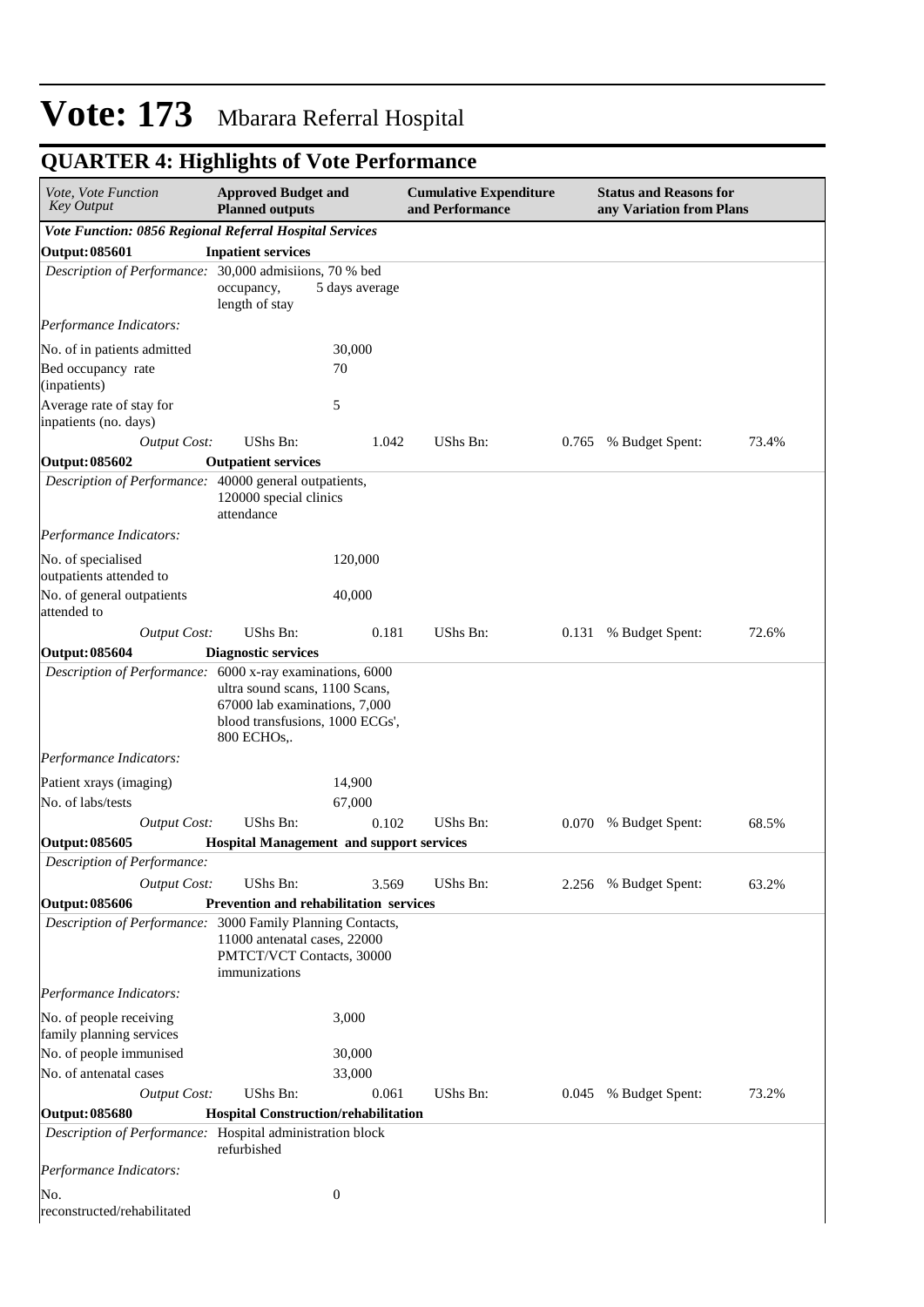### **QUARTER 4: Highlights of Vote Performance**

| <i>Vote, Vote Function</i><br><b>Key Output</b>                                | <b>Approved Budget and</b><br><b>Planned outputs</b> |       | <b>Cumulative Expenditure</b><br>and Performance |       | <b>Status and Reasons for</b><br>any Variation from Plans |       |
|--------------------------------------------------------------------------------|------------------------------------------------------|-------|--------------------------------------------------|-------|-----------------------------------------------------------|-------|
| general wards                                                                  |                                                      |       |                                                  |       |                                                           |       |
| No. of hospitals benefiting<br>from the rennovation of<br>existing facilities. |                                                      |       |                                                  |       |                                                           |       |
| Output Cost:                                                                   | UShs Bn:                                             | 0.130 | UShs Bn:                                         | 0.060 | % Budget Spent:                                           | 46.2% |
| Output: 085681                                                                 | Staff houses construction and rehabilitation         |       |                                                  |       |                                                           |       |
| <i>Description of Performance:</i> Construction of an 8 unit and               | 16 unit staff quarters                               |       |                                                  |       |                                                           |       |
| Performance Indicators:                                                        |                                                      |       |                                                  |       |                                                           |       |
| No. of staff houses<br>constructed/rehabilitated                               | 24                                                   |       |                                                  |       |                                                           |       |
| <b>Output Cost:</b>                                                            | UShs Bn:                                             | 0.840 | UShs Bn:                                         | 0.497 | % Budget Spent:                                           | 59.2% |
| <b>Vote Function Cost</b>                                                      | <b>UShs Bn:</b>                                      |       | 5.986 UShs Bn:                                   |       | 3.964 % Budget Spent:                                     | 66.2% |
| <b>Cost of Vote Services:</b>                                                  | $\mathit{UShs}\, \mathit{Bn}$ :                      |       | <b>5.986</b> UShs Bn:                            |       | $3.964$ % Budget Spent:                                   | 66.2% |

*\* Excluding Taxes and Arrears*

#### **Table V2.2: Implementing Actions to Improve Vote Performance**

| <b>Planned Actions:</b>                                    | <b>Actual Actions:</b> | <b>Reasons for Variation</b> |
|------------------------------------------------------------|------------------------|------------------------------|
| Vote: 173 Mbarara Referral Hospital                        |                        |                              |
| Vote Function: 08 56 Regional Referral Hospital Services   |                        |                              |
| Recruitment Plans submitted to MOH                         |                        |                              |
| Trainning of all staf at data generation<br>points in HMIS |                        |                              |

#### *V3: Details of Releases and Expenditure*

*This section provides a comprehensive summary of the outputs delivered by the Vote and further details of Vote expenditures by Vote Function and Expenditure Item.*

#### **Table V3.1: GoU Releases and Expenditure by Output\***

| <b>Billion Uganda Shillings</b>                                  | Approved<br><b>Budget</b> | <b>Released</b> | <b>Spent</b> | $%$ GoU<br><b>Budget</b><br>Released | $%$ GoU<br><b>Budget</b><br>Spent | $%$ GoU<br>Releases<br><i>Spent</i> |
|------------------------------------------------------------------|---------------------------|-----------------|--------------|--------------------------------------|-----------------------------------|-------------------------------------|
| VF:0856 Regional Referral Hospital Services                      | 5.43                      | 3.71            | 3.44         | 68.3%                                | 63.4%                             | 92.7%                               |
| Class: Outputs Provided                                          | 4.43                      | 3.00            | 2.88         | 67.7%                                | 65.1%                             | 96.1%                               |
| 085601 Inpatient services                                        | 0.48                      | 0.35            | 0.35         | 73.5%                                | 73.6%                             | $100.1\%$                           |
| 085602 Outpatient services                                       | 0.18                      | 0.13            | 0.13         | 72.8%                                | 72.6%                             | 99.8%                               |
| 085604 Diagnostic services                                       | 0.10                      | 0.07            | 0.07         | 70.7%                                | 68.5%                             | 96.9%                               |
| 085605 Hospital Management and support services                  | 3.57                      | 2.37            | 2.26         | 66.4%                                | 63.2%                             | 95.2%                               |
| 085606 Prevention and rehabilitation services                    | 0.06                      | 0.05            | 0.04         | 74.0%                                | 73.2%                             | 98.9%                               |
| 085607 Immunisation Services                                     | 0.03                      | 0.02            | 0.02         | 75.9%                                | 74.0%                             | 97.6%                               |
| Class: Capital Purchases                                         | 1.00                      | 0.71            | 0.56         | 71.0%                                | 55.7%                             | 78.5%                               |
| 085678 Purchase of Office and Residential Furniture and Fittings | 0.03                      | 0.01            | 0.00         | 16.7%                                | $0.0\%$                           | $0.0\%$                             |
| 085680 Hospital Construction/rehabilitation                      | 0.13                      | 0.11            | 0.06         | 84.7%                                | 46.2%                             | 54.5%                               |
| 085681 Staff houses construction and rehabilitation              | 0.84                      | 0.59            | 0.50         | 70.8%                                | 59.2%                             | 83.6%                               |
| <b>Total For Vote</b>                                            | 5.43                      | 3.71            | 3.44         | 68.3%                                | 63.4%                             | 92.7%                               |

*\* Excluding Taxes and Arrears*

#### **Table V3.2: 2014/15 GoU Expenditure by Item**

| <b>Billion Uganda Shillings</b>       | Approved<br><b>Budget</b> | <b>Releases</b> | <b>Expend-</b><br>iture | % Budged<br><b>Released</b> | % Budget<br><b>Spent</b> | %Releases<br><b>Spent</b> |
|---------------------------------------|---------------------------|-----------------|-------------------------|-----------------------------|--------------------------|---------------------------|
| <b>Output Class: Outputs Provided</b> | 4.43                      | 3.OO            | 2.88                    | 67.7%                       | 65.1%                    | 96.1%                     |
| 211101 General Staff Salaries         | 3.28                      | 2.15            | 2.04                    | 65.5%                       | 62.1%                    | 94.8%                     |
| $ 211103$ Allowances                  | 0.01                      | 0.01            | 0.01                    | 75.0%                       | 67.6%                    | 90.2%                     |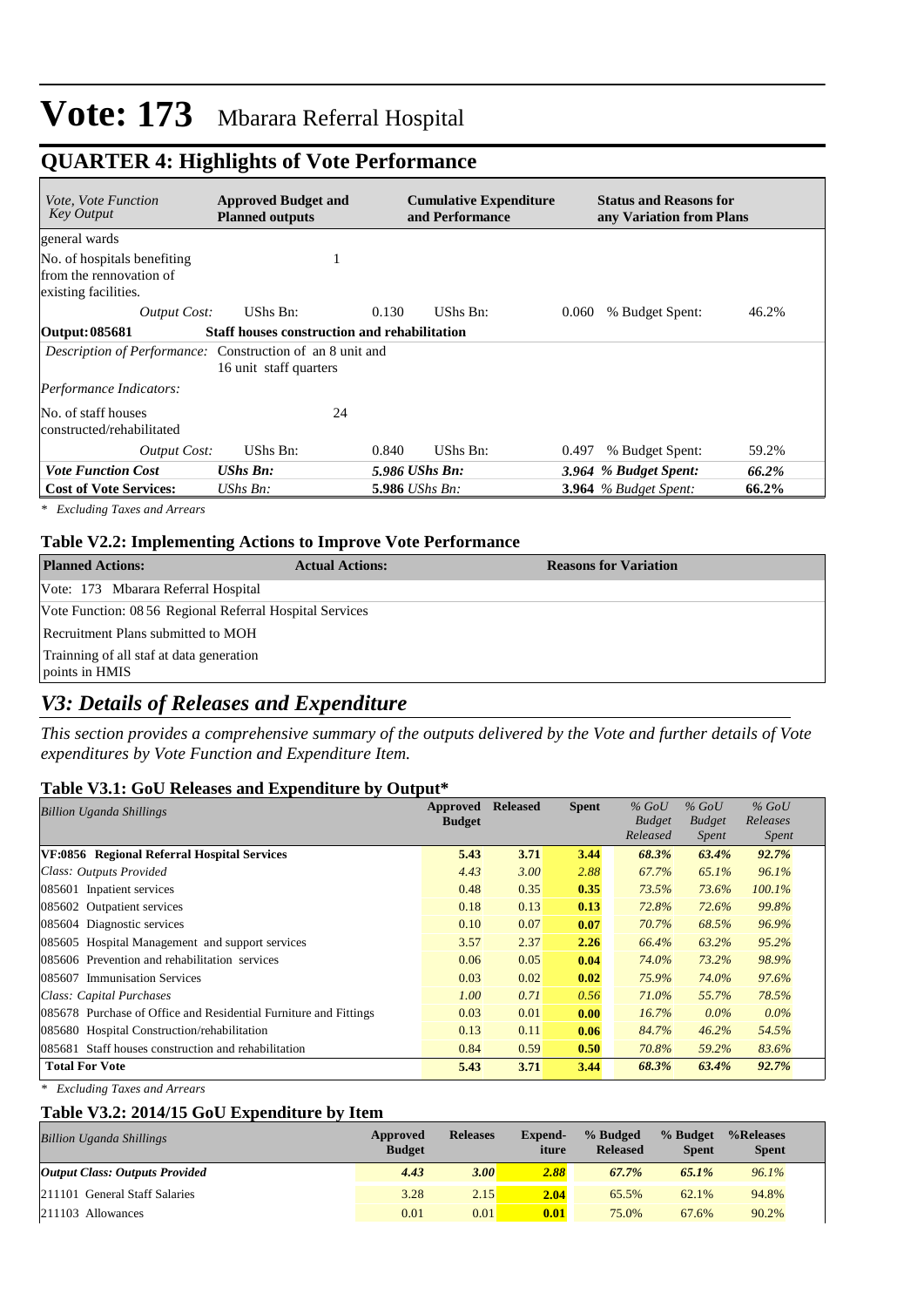## **QUARTER 4: Highlights of Vote Performance**

| <b>Billion Uganda Shillings</b>                           | <b>Approved</b><br><b>Budget</b> | <b>Releases</b> | <b>Expend-</b><br>iture | % Budged<br><b>Released</b> | % Budget<br><b>Spent</b> | %Releases<br>Spent |
|-----------------------------------------------------------|----------------------------------|-----------------|-------------------------|-----------------------------|--------------------------|--------------------|
| 213001 Medical expenses (To employees)                    | 0.01                             | 0.00            | 0.00                    | 75.0%                       | 74.8%                    | 99.7%              |
| 213002 Incapacity, death benefits and funeral expenses    | 0.00                             | 0.00            | 0.00                    | 75.1%                       | 74.4%                    | 99.1%              |
| 221001 Advertising and Public Relations                   | 0.00                             | 0.00            | 0.00                    | 75.0%                       | 51.7%                    | 68.9%              |
| 221002 Workshops and Seminars                             | 0.01                             | 0.00            | 0.00                    | 75.0%                       | 76.0%                    | 101.3%             |
| 221003 Staff Training                                     | 0.01                             | 0.01            | 0.01                    | 75.0%                       | 74.3%                    | 99.1%              |
| 221007 Books, Periodicals & Newspapers                    | 0.01                             | 0.01            | 0.00                    | 75.0%                       | 67.3%                    | 89.7%              |
| 221008 Computer supplies and Information Technology (IT)  | 0.01                             | 0.00            | 0.00                    | 75.0%                       | 68.7%                    | 91.6%              |
| 221009 Welfare and Entertainment                          | 0.02                             | 0.02            | 0.02                    | 72.2%                       | 72.2%                    | 100.0%             |
| 221010 Special Meals and Drinks                           | 0.06                             | 0.04            | 0.05                    | 75.1%                       | 82.8%                    | 110.3%             |
| 221011 Printing, Stationery, Photocopying and Binding     | 0.03                             | 0.02            | 0.02                    | 75.0%                       | 74.2%                    | 99.0%              |
| 221012 Small Office Equipment                             | 0.00                             | 0.00            | 0.00                    | 75.0%                       | 54.2%                    | 72.3%              |
| 221014 Bank Charges and other Bank related costs          | 0.00                             | 0.00            | 0.00                    | 75.0%                       | 70.2%                    | 93.6%              |
| 222001 Telecommunications                                 | 0.01                             | 0.01            | 0.01                    | 75.0%                       | 76.1%                    | 101.5%             |
| 222002 Postage and Courier                                | 0.00                             | 0.00            | 0.00                    | 75.0%                       | 50.0%                    | 66.7%              |
| 222003 Information and communications technology (ICT)    | 0.01                             | 0.01            | 0.01                    | 75.0%                       | 85.4%                    | 113.9%             |
| 223001 Property Expenses                                  | 0.01                             | 0.00            | 0.00                    | 75.0%                       | 75.0%                    | 100.0%             |
| 223004 Guard and Security services                        | 0.01                             | 0.00            | 0.00                    | 75.0%                       | 60.2%                    | 80.3%              |
| 223005 Electricity                                        | 0.20                             | 0.16            | 0.16                    | 76.1%                       | 76.1%                    | 100.0%             |
| 223006 Water                                              | 0.32                             | 0.23            | 0.23                    | 71.0%                       | 70.9%                    | 99.8%              |
| 223007 Other Utilities- (fuel, gas, firewood, charcoal)   | 0.01                             | 0.01            | 0.01                    | 78.2%                       | 69.0%                    | 88.3%              |
| 224004 Cleaning and Sanitation                            | 0.14                             | 0.10            | 0.10                    | 74.5%                       | 72.8%                    | 97.7%              |
| 224005 Uniforms, Beddings and Protective Gear             | 0.03                             | 0.02            | 0.02                    | 73.5%                       | 60.7%                    | 82.6%              |
| 227001 Travel inland                                      | 0.06                             | 0.04            | 0.04                    | 75.0%                       | 77.9%                    | 103.8%             |
| 227002 Travel abroad                                      | 0.00                             | 0.00            | 0.00                    | 75.0%                       | 50.0%                    | 66.7%              |
| 227003 Carriage, Haulage, Freight and transport hire      | 0.01                             | 0.00            | 0.00                    | 75.0%                       | 70.6%                    | 94.1%              |
| 227004 Fuel, Lubricants and Oils                          | 0.09                             | 0.06            | 0.06                    | 74.1%                       | 74.7%                    | 100.7%             |
| 228001 Maintenance - Civil                                | 0.02                             | 0.01            | 0.01                    | 75.0%                       | 74.2%                    | 99.0%              |
| 228002 Maintenance - Vehicles                             | 0.03                             | 0.02            | 0.02                    | 77.1%                       | 77.2%                    | 100.2%             |
| 228003 Maintenance – Machinery, Equipment & Furniture     | 0.03                             | 0.02            | 0.02                    | 75.0%                       | 73.7%                    | 98.2%              |
| 228004 Maintenance – Other                                | 0.01                             | 0.01            | 0.01                    | 71.7%                       | 70.9%                    | 98.9%              |
| <b>Output Class: Capital Purchases</b>                    | <i>1.10</i>                      | 0.81            | 0.66                    | 73.6%                       | 59.8%                    | 81.2%              |
| 231001 Non Residential buildings (Depreciation)           | 0.13                             | 0.11            | 0.06                    | 84.7%                       | 46.2%                    | 54.5%              |
| 231002 Residential buildings (Depreciation)               | 0.76                             | 0.58            | 0.50                    | 76.0%                       | 65.4%                    | 86.1%              |
| 231006 Furniture and fittings (Depreciation)              | 0.03                             | 0.01            | 0.00                    | 16.7%                       | 0.0%                     | 0.0%               |
| 281503 Engineering and Design Studies & Plans for capital | 0.05                             | 0.01            | 0.00                    | 25.0%                       | 0.0%                     | 0.0%               |
| 281504 Monitoring, Supervision & Appraisal of capital wor | 0.03                             | 0.01            | 0.00                    | 16.7%                       | $0.0\%$                  | 0.0%               |
| 312204 Taxes on Machinery, Furniture & Vehicles           | 0.10                             | 0.10            | 0.10                    | 100.0%                      | 100.0%                   | 100.0%             |
| <b>Output Class: Arrears</b>                              | 0.14                             | 0.14            | 0.13                    | 98.9%                       | 95.4%                    | 96.4%              |
| 321612 Water arrears(Budgeting)                           | 0.12                             | 0.12            | 0.12                    | 100.0%                      | 96.1%                    | 96.1%              |
| 321614 Electricity arrears (Budgeting)                    | 0.01                             | 0.01            | 0.01                    | 89.8%                       | 89.8%                    | 100.0%             |
| <b>Grand Total:</b>                                       | 5.66                             | 3.94            | 3.67                    | 69.6%                       | 64.8%                    | 93.1%              |
| <b>Total Excluding Taxes and Arrears:</b>                 | 5.43                             | 3.71            | 3.44                    | 68.3%                       | 63.4%                    | 92.7%              |

#### **Table V3.3: GoU Releases and Expenditure by Project and Programme\***

| <b>Billion Uganda Shillings</b>                  | Approved      | <b>Released</b> | <b>Spent</b> | $%$ GoU       | $%$ GoU       | $%$ GoU      |
|--------------------------------------------------|---------------|-----------------|--------------|---------------|---------------|--------------|
|                                                  | <b>Budget</b> |                 |              | <b>Budget</b> | <b>Budget</b> | Releases     |
|                                                  |               |                 |              | Released      | <i>Spent</i>  | <i>Spent</i> |
| VF:0856 Regional Referral Hospital Services      | 5.43          | 3.71            | 3.44         | 68.3%         | 63.4%         | 92.7%        |
| <b>Recurrent Programmes</b>                      |               |                 |              |               |               |              |
| 01<br>Mbarara Referral Hospital Services         | 4.40          | 2.98            | 2.87         | 67.8%         | 65.2%         | 96.1%        |
| 02<br>Mbarara Referral Hospital Internal Audit   | 0.02          | 0.01            | 0.01         | 50.3%         | 50.3%         | $100.0\%$    |
| Development Projects                             |               |                 |              |               |               |              |
| Mbarara Rehabilitation Referral Hospital<br>1004 | 1.00          | 0.71            | 0.56         | 71.0%         | 55.7%         | 78.5%        |
| <b>Total For Vote</b>                            | 5.43          | 3.71            | 3.44         | 68.3%         | 63.4%         | 92.7%        |